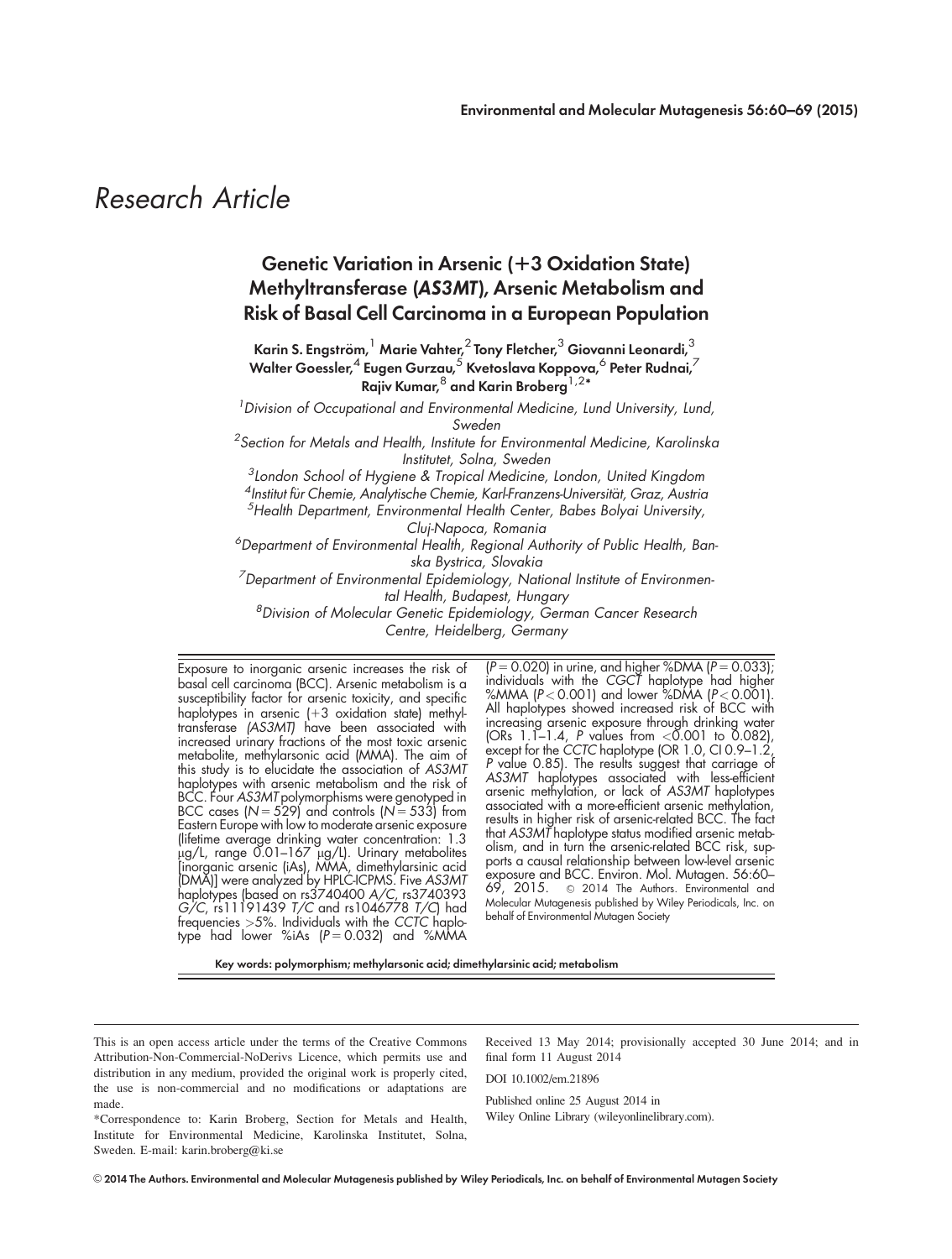#### **INTRODUCTION**

Inorganic arsenic occurs globally in drinking water, particularly ground water, and elevated exposure has been associated with increased risk of nonmelanoma skin cancers, including basal cell carcinoma (BCC) [Hughes et al., 2011; Karagas et al., 2001; IARC, 2012; Leonardi et al., 2012]. Humans, however, show marked variation in susceptibility to arsenic toxicity. The main known susceptibility factors are gender, nutrition, and the efficiency of metabolizing arsenic [Vahter, 2002]. Inorganic arsenic (iAs) is methylated in the body to methylarsonic acid (MMA) and dimethylarsinic acid (DMA). In humans, like most mammals, efficient methylation from iAs to DMA is associated with decreased reactivity and increased rate of urinary arsenic excretion [Vahter, 2002; Gardner et al., 2011]. Individuals and populations, however, show major differences in arsenic metabolism. Incomplete and less-efficient arsenic metabolism, with higher urinary fractions of iAs and MMA and lower fractions of DMA, seems to be a marker of sensitivity to certain arsenic-related diseases, including cancer [Lindberg et al., 2008b; Chung et al., 2009].

Genetic variants in the main arsenic-methylating enzyme, arsenic  $(+3 \text{ oxidation state})$  methyltransferase (AS3MT), have been shown to modify arsenic metabolism in several populations [Sumi and Himeno, 2012]. For eight AS3MT single nucleotide polymorphisms (SNPs) combined into haplotypes, four AS3MT haplotypes had similar effects on the arsenic metabolite pattern in two different populations, one from Argentina and one from Bangladesh [Engstrom et al., 2011]. Associations between AS3MT polymorphisms and toxic effects, such as skin lesions, have also been reported [Valenzuela et al., 2009; Pierce et al., 2012]. Our hypothesis is that AS3MT haplotypes that are associated with the arsenic metabolite pattern also are associated with the arsenic-related risk of BCC.

# MATERIALS AND METHODS

# Study Population

Within a European case–control study that previously identified arsenic exposure in drinking water to be associated with risk of BCC [Leonardi et al., 2012] we evaluated the impact of AS3MT haplotypes on: (1) the urinary pattern of arsenic metabolites (controls only) and (2) the association between lifetime arsenic concentration and BCC risk (cases and controls). BCC cases ( $N = 529$ ) and controls ( $N = 533$ ) were recruited as part of a large case–control study designed to evaluate the risk of various cancers in relation to low environmental arsenic exposure in Hungary, Romania, and Slovakia between 2002 and 2004 [Leonardi et al., 2012]. Study areas were defined as certain counties (total population 2.8 million) in Hungary (Bacs, Békés, Csongràd, and Jàzs-Nagykun-Szolnok), Romania (Bihor and Arad) and Slovakia (Banska Bystrica and Nitra) [Lindberg et al., 2006]. These areas were selected because of past, and in some places ongoing, arsenic exposure through drinking water, including public water supplies. Exposure assessment was based on measurements of water supplies in the study, and data from routine

#### AS3MT Polymorphisms, Arsenic Metabolism, BCC Risk 61

monitoring of water in the past [Hough et al., 2010]. Overall, 25% of the population had a lifetime average water concentration above  $10 \mu g/L$ and 8% above 50 mg/L [Hough et al., 2010]. The large majority of the study participants were of European ancestry.

Table I shows descriptive data of the study subjects. Incident cases of BCC (ICD-10 code C44) were identified and invited on the basis of histopathological examinations by pathologists. These were compared with hospital-based controls (general surgery, orthopedic and trauma patients with, for example, appendicitis, abdominal hernias, duodenal ulcers, cholelithiasis, and fractures), which were selected and included in the study based on a published set of criteria [Leonardi et al., 2012]. They were frequency-matched with the cases for age, gender, and county of residence. Patients with malignant tumors, diabetes or cardiovascular diseases were excluded as study controls. Cases and controls were included if they had resided in the study area for at least 1 year during their lifetime. Clinicians and pathologists were blinded to the exposure status of cases and controls.

Cases and controls were interviewed by trained personnel and they completed a general questionnaire, which included information on detailed residential history focused on identification of drinking water sources at home, individual cumulative sun exposure in summer, skin complexion, effects of sun exposure on skin and age(s) at diagnosis of BCC. Skin sensitivity to burns (effects of sun exposure) is an index based on the reported intensity of the cutaneous reaction to 1 hr midday sun exposure of the upper trunk, and skin complexion as the selfreported complexion of the skin as light, medium or dark. Clinicians collected venous blood and urine samples from cases and controls after the study participants had signed consent forms. The blood samples were kept frozen at  $-80^{\circ}$ C until analysis. Further details about the study populations and sampling have been described previously [Lindberg et al., 2006; Thirumaran et al., 2006; Leonardi et al., 2012; Surdu et al., 2013].

Ethical approval was obtained from the Ethical Committee of the National Health Research Council and the Regional Ethical Committee of the Szent-Gyorgyi Albert University of Szeged (Hungary), from local hospitals and Public Health Departments (Romania), and from Ethical Committees established in hospitals and State Health Institutes (Slovakia).

#### Arsenic Exposure Assessment

All water samples were analyzed by one laboratory, using hydride generation-atomic absorption spectrometry (HG-AAS), with a limit of detection (LOD) of 0.2 µg/L [Hough et al., 2010]. The exposure assessment details are described in [Hough et al., 2010]. In short, for each individual, the concentrations of arsenic in drinking water at addresses over their lifetime were derived from measurements at the time of the study and historical data provided by national water authorities. If historical data were not available, concentrations of arsenic in village, and private wells were assumed to have been the same as the currently measured concentrations. The lifetime average arsenic concentration (µg/ L) constitutes the time-weighted average concentration of arsenic in residential drinking water over all the years with nonmissing arsenic concentrations over a participant's lifetime. This variable was used as a measure of lifetime arsenic exposure in this study. Ten individuals (four controls and six cases) had missing data for lifetime average arsenic concentration and were thus excluded from the BCC analyses.

#### Arsenic Metabolism

Urine samples were collected for determination of individual arsenic metabolite patterns. Only urine samples from the controls were included in this study, as disease status may affect arsenic metabolism. Each participant was asked to provide an early morning urine sample. The samples were frozen at  $-20^{\circ}$ C within 15 min of collection. Urinary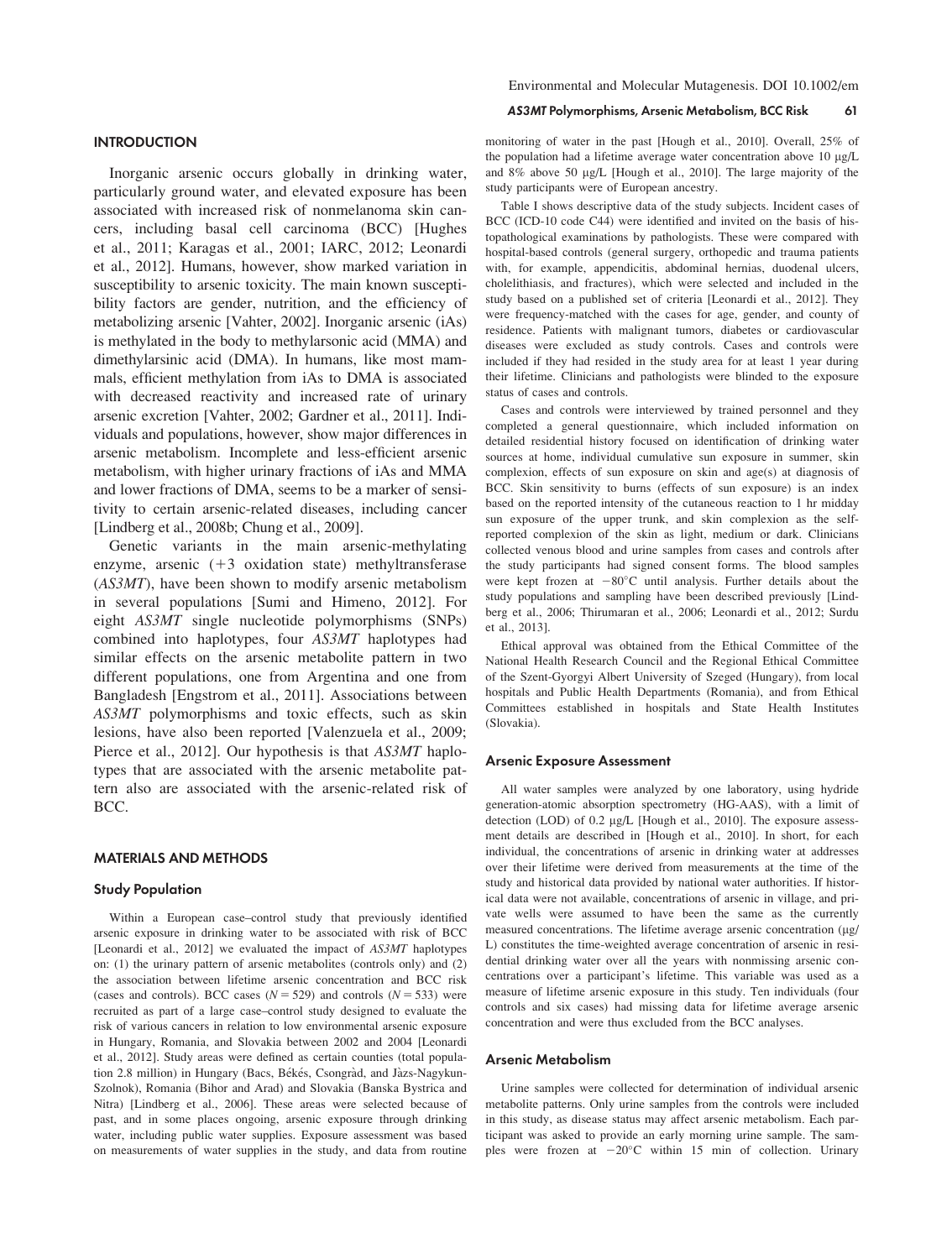## 62 Engström et al.

#### TABLE I. Characteristics of the Study Population

|                                                  | Controls |        |      | Cases |     |        |            |     |
|--------------------------------------------------|----------|--------|------|-------|-----|--------|------------|-----|
| Variable                                         | N        | Median | Min  | Max   | N   | Median | Min        | Max |
| Age (years)                                      | 533      | 61     | 28   | 83    | 529 | 66     | 30         | 85  |
| BMI $(kg/m2)$                                    | 510      | 27     | 13   | 48    | 501 | 27     | 16         | 48  |
| Lifetime water arsenic conc. (per $10 \mu g/L$ ) | 529      | 1.8    | 0.01 | 167   | 523 | 1.06   | 0.09       | 140 |
| Gender (% women)                                 | 533      | 49     |      |       | 529 | 55     |            |     |
| Smoking (% yes)                                  | 502      | 53     |      |       | 496 | 65     |            |     |
| Country $(N)$                                    | 533      |        |      |       | 529 |        |            |     |
| Hungary                                          |          | 242    |      |       |     | 160    |            |     |
| Romania                                          |          | 156    |      |       |     | 158    |            |     |
| Slovakia                                         |          | 135    |      |       |     | 211    | $\epsilon$ |     |

BMI (body mass index),  $N =$  number of individuals.

| <b>TABLE II. AS3MT Haplotype Frequencies by Country</b> |  |  |  |  |
|---------------------------------------------------------|--|--|--|--|
|---------------------------------------------------------|--|--|--|--|

| Haplotype <sup>a</sup> | Hungary            | Romania            | Slovakia            | All                | More efficient arsenic metabolism <sup>b</sup> |
|------------------------|--------------------|--------------------|---------------------|--------------------|------------------------------------------------|
| Haplotype 1-AGTT       | $51\%^{\circ}$     | 57%                | 52%                 | 53%                | 0 copies                                       |
| $0/1/2$ copies         | 25/47/28           | 23/42/36           | 21/54/25            | 23/48/29           |                                                |
| Haplotype 2-CCTC       | $10\%$             | $12\%$             | 14%                 | 12%                | $1-2$ copies                                   |
| $0/1/2$ copies         | 82/17/1            | 78/20/2            | 75/24/2             | 78/20/2            |                                                |
| Haplotype 3-CGTC       | 18%                | 14%                | 16%                 | 16%                | $1-2$ copies                                   |
| $0/1/2$ copies         | 66/31/3            | 75/22/3            | 71/26/3             | 70/27/3            |                                                |
| Haplotype $4 - CGCT$   | $11\%$             | 11/%               | $10\%$              | 11%                | 0 copies                                       |
| $0/1/2$ copies         | 78/21/1            | 79/20/1            | 82/17/1             | 80/19/1            |                                                |
| Haplotype 5-ACTC       | 7%                 | 5%                 | $5\%$               | 6%                 | NA <sup>d</sup>                                |
| $0/1/2$ copies         | 87/12/0.5          | 89/11              | 87/13/0.5           | 88/12/0.3          |                                                |
| Haplotype 6–CGTT       | $2\%$              | $1\%$              | $2\%$               | $2\%$              | <b>NA</b>                                      |
| $0/1/2$ copies         | 96/4/0             | 98/2/0             | 96/4/0              | 96/4/0             |                                                |
| Haplotype 7-AGTC       | ${<}1\%$           | ${<}1\%$           | ${<}1\%$            | ${<}1\%$           | NA                                             |
| $0/1/2$ copies         | $100 \times 1\% 0$ | $100 \times 1\% 0$ | $100 \times 1\%$ /0 | $100 \times 1\% 0$ |                                                |

<sup>a</sup>The SNPs are, in the 5' to 3' direction: rs3740400, rs3740393, rs11191439 and rs1046778.

<sup>b</sup>Denotes the haplotype previously associated with a more efficient arsenic methylation (lower fractions of iAs or MMA and/or higher DMA in urine) [Engstrom et al. 2011].

 ${}^{d}NA$  = not available.

metabolites iAs, MMA, and DMA were measured with HPLC online with inductively coupled plasma-mass spectrometry (ICPMS) [Lindberg et al., 2006]. Total urinary arsenic metabolites (U-As), computed as the sum of iAs, MMA, and DMA, were used as a measure of the current exposure to iAs. The fractions (%) of the different metabolites in urine were used to assess the efficiency of arsenic metabolism. Concentrations of arsenic in urine were adjusted to the average specific gravity of the urine (1.018 g/mL) in the study population. There was a cluster of values close to 100% DMA at the lowest water arsenic concentrations, which likely was due to contribution of DMA from certain foods [Lindberg et al., 2006]. Additionally, there were uncertainties in the speciation data of urine samples with very low concentrations, as DMA is often the only species well above the limit of detection. Because such uncertainties would invalidate the urinary arsenic metabolite pattern as marker of arsenic methylation efficiency, we decided to include only individuals with total urinary arsenic metabolite concentrations  $>$ 5 µg/L (N = 285) in the genetic association analyses. Another eight individuals were excluded because they had high urinary arsenic concentrations (above 20  $\mu$ g/L) and low water arsenic concentrations (below 1  $\mu$ g/L) in combination with a high percentage of DMA in the urine (above 80%), suggesting food as a major source of DMA. The sample size after these

exclusions was 277 individuals. For %iAs and %MMA, the numbers were somewhat lower ( $N = 269$  and 245, respectively) since individuals with fractions of 0% were excluded when natural log (ln) transforming the data.

#### **Genotyping**

Several SNPs in AS3MT have been associated with arsenic metabolite pattern [review in Sumi and Himeno, 2012]. To evaluate if genetic variation in AS3MT influences the risk of arsenic-related BCC risk, we genotyped four SNPs, all of which were present in haplotypes that we previously have shown are associated with arsenic metabolism in populations from Argentina and Bangladesh [Engström et al., 2011]. The selection of SNPs to be genotyped was based on the following observations. Rs11191439 is a nonsynonymous SNP and carriers of the C-allele (coding for Thr) have higher %iAs, higher %MMA and lower %DMA compared to TT carriers [Drobna et al., 2004; Lindberg et al., 2007; Hernandez et al., 2008; Engstrom et al., 2011], i.e., less efficient arsenic metabolism. Carriers of the intronic rs3740400 A- and rs3740393 G-alleles, as well as rs1046778 (located in the 3'-untranslated region)

<sup>&</sup>lt;sup>c</sup>Frequency of the haplotype.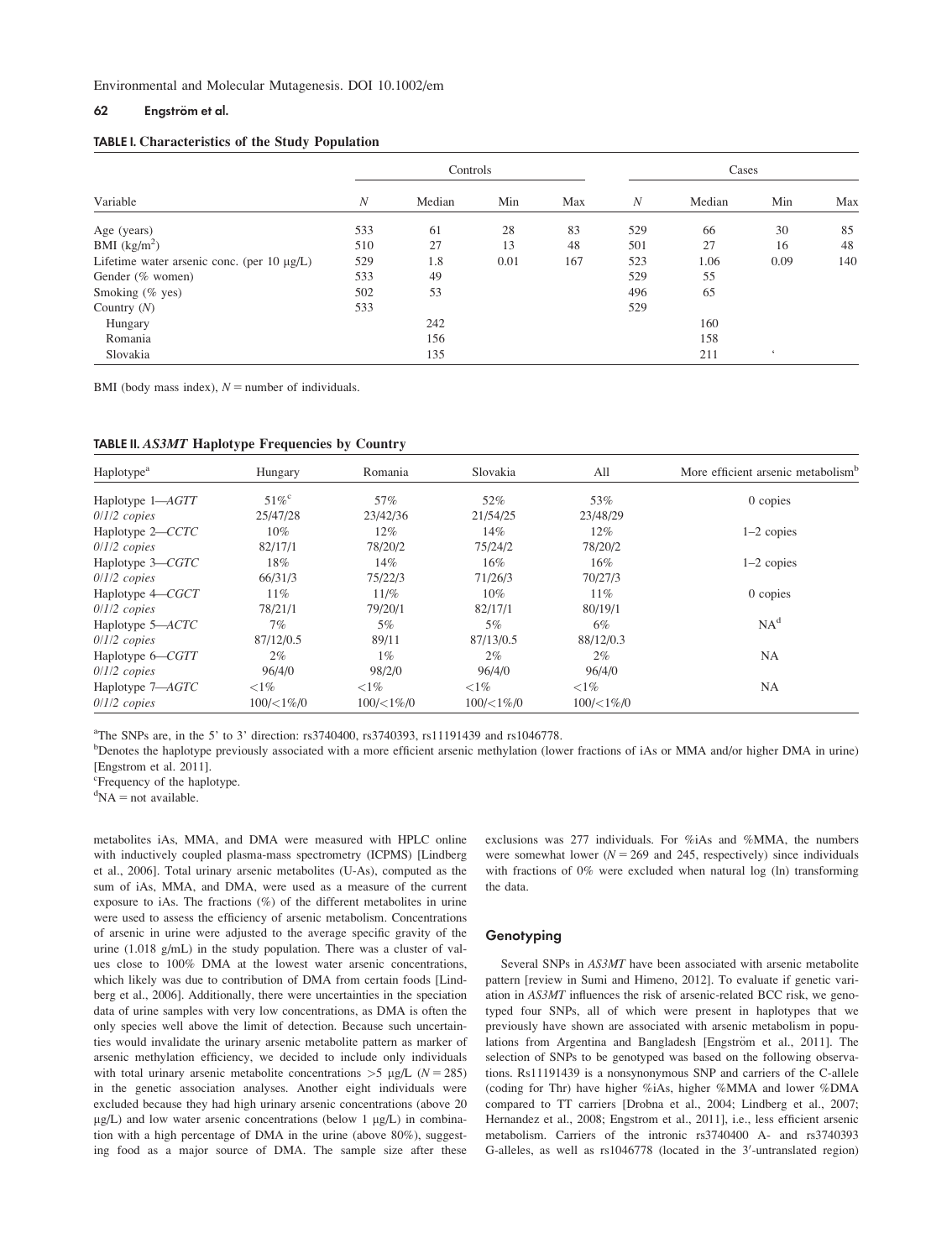| <b>TABLE III. Geometric Mean Metabolite Fractions (Arithmetic)</b> |  |
|--------------------------------------------------------------------|--|
| Mean for %DMA) for each AS3MT Haplotype and P values               |  |
| from Multivariate Regression Analyses (Controls Only) <sup>a</sup> |  |

|                                     | Controls with total urinary arsenic $>5 \mu g/L$ |                      |            |  |  |  |
|-------------------------------------|--------------------------------------------------|----------------------|------------|--|--|--|
| Haplotype/haplotype<br>combinations | $\%iAs(N)$                                       | % <sub>MMA</sub> (N) | %DMA (N)   |  |  |  |
| Haplotype 1                         |                                                  |                      |            |  |  |  |
| 0 copies                            | 8.2(75)                                          | 15.3(68)             | 72.2 (78)  |  |  |  |
| 1/2 copies                          | 8.6 (194)                                        | 16.1(177)            | 72.4 (199) |  |  |  |
| $P$ value <sup>b</sup>              | 0.21                                             | 0.49                 | 0.88       |  |  |  |
| Haplotype 2                         |                                                  |                      |            |  |  |  |
| $0$ copies                          | 8.9 (210)                                        | 16.6(189)            | 71.3 (215) |  |  |  |
| $1/2$ copies                        | 6.9(59)                                          | 13.5(56)             | 76.0(62)   |  |  |  |
| $P$ value                           | 0.032                                            | 0.020                | 0.033      |  |  |  |
| Haplotype 3                         |                                                  |                      |            |  |  |  |
| $0$ copies                          | 8.1 (173)                                        | 15.9(160)            | 73.1 (180) |  |  |  |
| $1/2$ copies                        | 9.2(96)                                          | 15.7(85)             | 70.9 (97)  |  |  |  |
| $P$ value                           | 0.24                                             | 0.92                 | 0.25       |  |  |  |
| <b>Haplotype 4</b>                  |                                                  |                      |            |  |  |  |
| $0$ copies                          | 8.2 (210)                                        | 14.8 (192)           | 73.9 (216) |  |  |  |
| $1/2$ copies                        | 9.5(59)                                          | 20.5(53)             | 66.9(61)   |  |  |  |
| $P$ value                           | 0.14                                             | < 0.001              | < 0.001    |  |  |  |
| Haplotype 5                         |                                                  |                      |            |  |  |  |
| 0 copies                            | 8.6(234)                                         | 16.0(215)            | 72(240)    |  |  |  |
| $1/2$ copies                        | 7.8(35)                                          | 14.9(30)             | 74.5(37)   |  |  |  |
| $P$ value                           | 0.26                                             | 0.30                 | 0.11       |  |  |  |
| Haplotypes 2 and $4^\circ$          |                                                  |                      |            |  |  |  |
| 1/2 and 0 copies                    | 6.6(48)                                          | 12.5(45)             | 77.3 (50)  |  |  |  |
| 0 and 0 copies                      | 8.7 (162)                                        | 15.5(147)            | 72.8 (166) |  |  |  |
| $1/2$ and $1/2$ copies              | 8.7(11)                                          | 18.4(11)             | 70.7(12)   |  |  |  |
| 0 and $1/2$ copies                  | 9.7(48)                                          | 21.1(42)             | 66.0(49)   |  |  |  |
| $P$ value                           | 0.032                                            | < 0.001              | < 0.001    |  |  |  |

<sup>a</sup>The multivariate models was as follows: %iAs (natural log (ln) transformed) =  $\beta_1$   $\times$  haplotype +  $\beta_2$   $\times$  gender +  $\beta_3$   $\times$  smoking +  $\beta_4$   $\times$ county +  $\beta_5 \times$  BMI;

%MMA (ln) =  $\beta_1$  × haplotype +  $\beta_2$  × gender +  $\beta_3$  × smoking +  $\beta_4$  × BMI;

%DMA =  $\beta_1$   $\times$  haplotype +  $\beta_2$   $\times$  gender +  $\beta_3$   $\times$  smoking +  $\beta_4$   $\times$ county +  $\beta_5 \times$  BMI;

 $P<sup>b</sup>P$  values presented are for haplotype term as a whole in the multivariate regression ( $\beta_1 \times$  haplotype).

Number of copies of haplotype 2 are denoted first. The groups are in order of expected effect (the groups with the lowest expected %MMA are first), based on the analysis of the haplotypes separately.

T-alleles have higher %iAs, higher %MMA and lower %DMA compared with reference genotypes [Meza et al., 2005; Agusa et al., 2009; Chung et al., 2009; Engstrom et al., 2011], indicating less-efficient metabolism. Rs3740400 and rs1046778 have been associated with gene expression of AS3MT as well [Engström et al., 2011, 2013].

DNA was isolated from peripheral blood using Qiagen minipreparation kits (Qiagen GmbH, Hilden, Germany). The four AS3MT SNPs (rs11191439, rs3740400, rs3740393, and rs1046778) were genotyped by allelic discrimination with Taqman assays (Applied Biosystems Foster City, CA) on an ABI 7900 instrument (Applied Biosystems). Haplotypes were constructed on the combination of these four SNPs using PHASE [Stephens and Donnelly, 2003]. Haplotype frequencies are presented in Table II together with the associations between haplotype and arsenic metabolism reported in other populations [Engstrom et al., 2011]. Although the haplotypes in Engstrom et al. [2011] were based on eight SNPs, the haplotype frequencies were similar when based on the four SNPs included in the present study. The genomic region where AS3MT Polymorphisms, Arsenic Metabolism, BCC Risk 63

AS3MT is situated (10q24) has been shown to have a long linkage disequilibrium (LD) block spanning over the AS3MT gene [Engstrom et al., 2013].

#### Statistical Analyses

Deviation from Hardy–Weinberg equilibrium was tested using chisquare analysis. The LD pattern was evaluated in each country by Haploview [Barrett et al., 2005]. Individuals from all three study areas were pooled in the statistical analyses. Groups with one or two haplotype copies were pooled, since there were few individuals with two haplotype copies in all groups, with exception for haplotype 1.

Associations between haplotypes (independent variable) and urinary arsenic metabolites were evaluated by multivariable-adjusted regression analyses with %iAs, %MMA, and %DMA as dependent variables. These variables were used as continuous variables, and in order to achieve normally distributed residuals, %iAs and %MMA were natural log (ln) transformed in all analyses. For covariate inclusion, univariate models were performed, evaluating the association of the biologically relevant variables with each metabolite (dependent variables). Variables with  $P < 0.10$  were included in the final multivariable-adjusted regression model together with haplotype (as categorical variable). The following variables were tested: U-As (µg/L, continuous variable), age, gender, cigarette smoking (yes/no), county, and BMI. The final models for AS3MT and metabolites are presented in Table III. Arsenic exposure (measured as U-As) has been shown to influence the arsenic metabolite pattern in high-exposed individuals in Bangladesh and Argentina [Engström et al., 2011]. We therefore evaluated the influence of U-As on the arsenic metabolite pattern in this population. However, including U-As into the models did not impact on the associations between haplotype and metabolite pattern (data not shown) and we did not adjust for arsenic exposure in the final models.

We stratified the study population according to haplotype and used unconditional logistic regression to evaluate the association between average lifetime water arsenic concentration (per  $10 \mu g/L$  increase, continuous variable) and BCC risk. A separate model, not stratified for haplotype, provided the P value for the interaction term (haplotype  $\times$ lifetime arsenic concentration). Case/control status was used as the dependent variable in all analyses.

The following covariates were included in the logistic regression models: age, gender, years of education (three groups, defined as "below 8 years", between 8 and 12 years" and "above 12 years"), county (since the number of controls per case varied by county [Leonardi et al., 2012], as well as the two indices of sun exposure that most strongly predicted BCC risk: skin complexion (three groups, defined as "light", "medium", and "dark") and skin response to 1 hr of midday sun (five groups, defined as "blistered", "sunburnt", "mild burn", "tan", and "no change"). As neither smoking, nor body mass index (BMI), are likely confounders for BCC, and these covariates did not alter the magnitude of associations (data not shown), we did not include them in the final models.

We also evaluated combinations of two haplotypes, giving four combined groups (for example, the combinations of haplotypes 1 and 2 gave the following groups: (a) zero copies of haplotype 1 and zero copies of haplotype 2; (b) one or two copies of haplotype 1 and zero copies of haplotype 2; (c) zero copies of haplotype 1 and one or two copies of haplotype 2; and (d) one or two copies of haplotype 1 and one or two copies of haplotype 2). We combined haplotypes based on the results from the analyses encompassing a single haplotype. In the analysis of metabolite pattern, we combined haplotypes that were significantly associated with arsenic metabolites. For the analysis of BCC risk, we combined haplotypes that were either significantly associated with metabolites or haplotypes that showed a significant effect modification with BCC risk (based on the hypothesis that bcc risk could be influenced by both metabolite pattern or directly by the haplotype). Haplotypes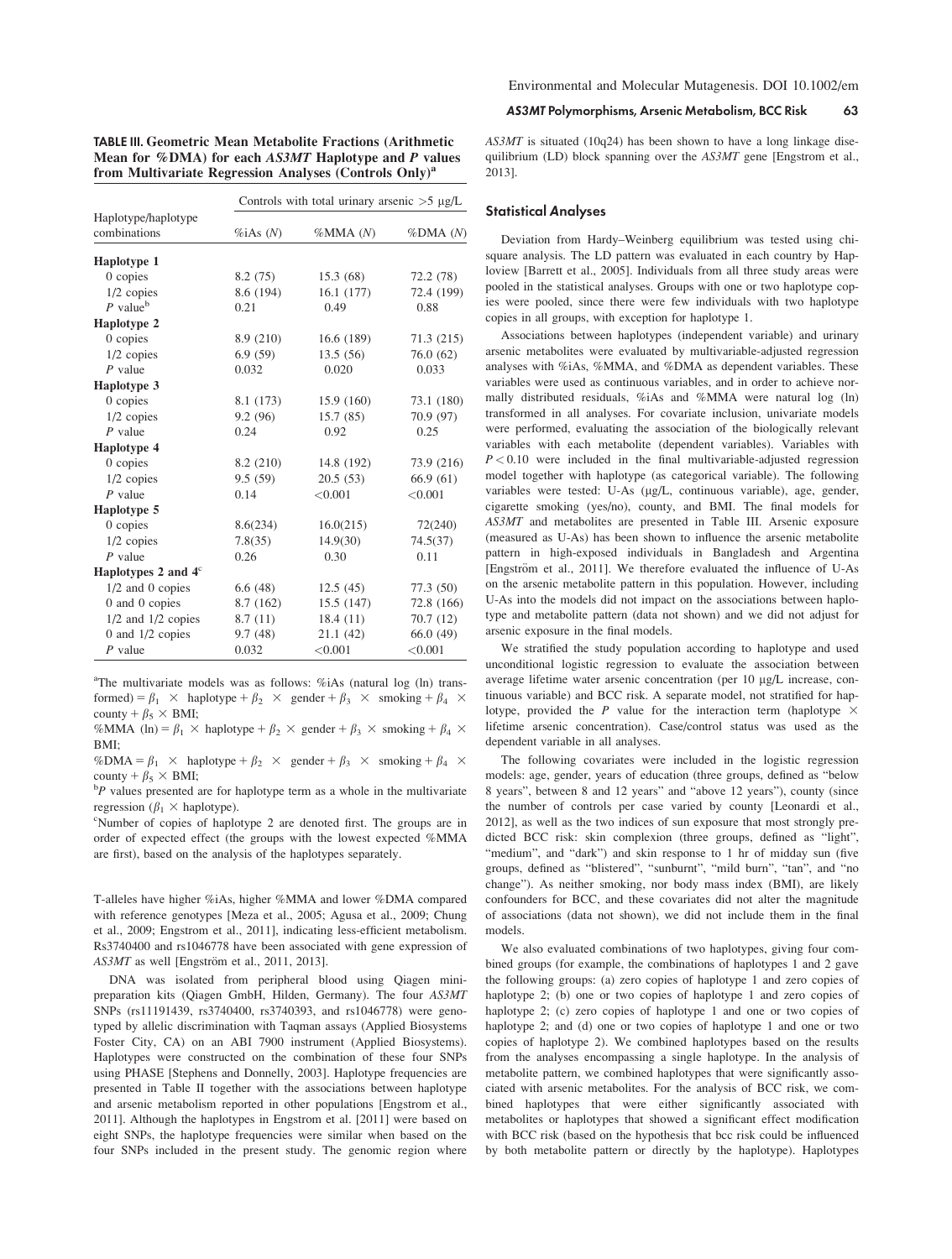# 64 Engström et al.



LD values for AS3MT SNPs included in the study

Fig. 1. LD values  $(R^2)$  for the AS3MT SNPs in the different study populations as well as the reference CEU population from Hapmap<sup>a</sup>. <sup>a</sup>SNPs are shown in the 5' to 3' direction. CEU denotes the reference Hapmap population (CEPH, derived from US residents with northern and western European ancestry,<http://www.hapmap.org>, no data available for rs3740400) [Thorisson et al., 2005].

were combined regardless of direction (e.g., efficient or nonefficient methylator).

# RESULTS

# Genetic Background

All SNPs were in Hardy–Weinberg equilibrium. The LD values  $(R^2)$  were similar in all countries (Fig. 1) and

to those of the Hapmap European reference population (CEPH, derived from US residents with northern and western European ancestry (CEU) [Thorisson et al., 2005]). Rs1046778 was in moderate LD with both rs3740400 and rs3740393 ( $R^2$  = between 0.36 and 0.46, the C-alleles of both SNPs were associated to each other), whereas rs11191439 was not in LD with any SNP.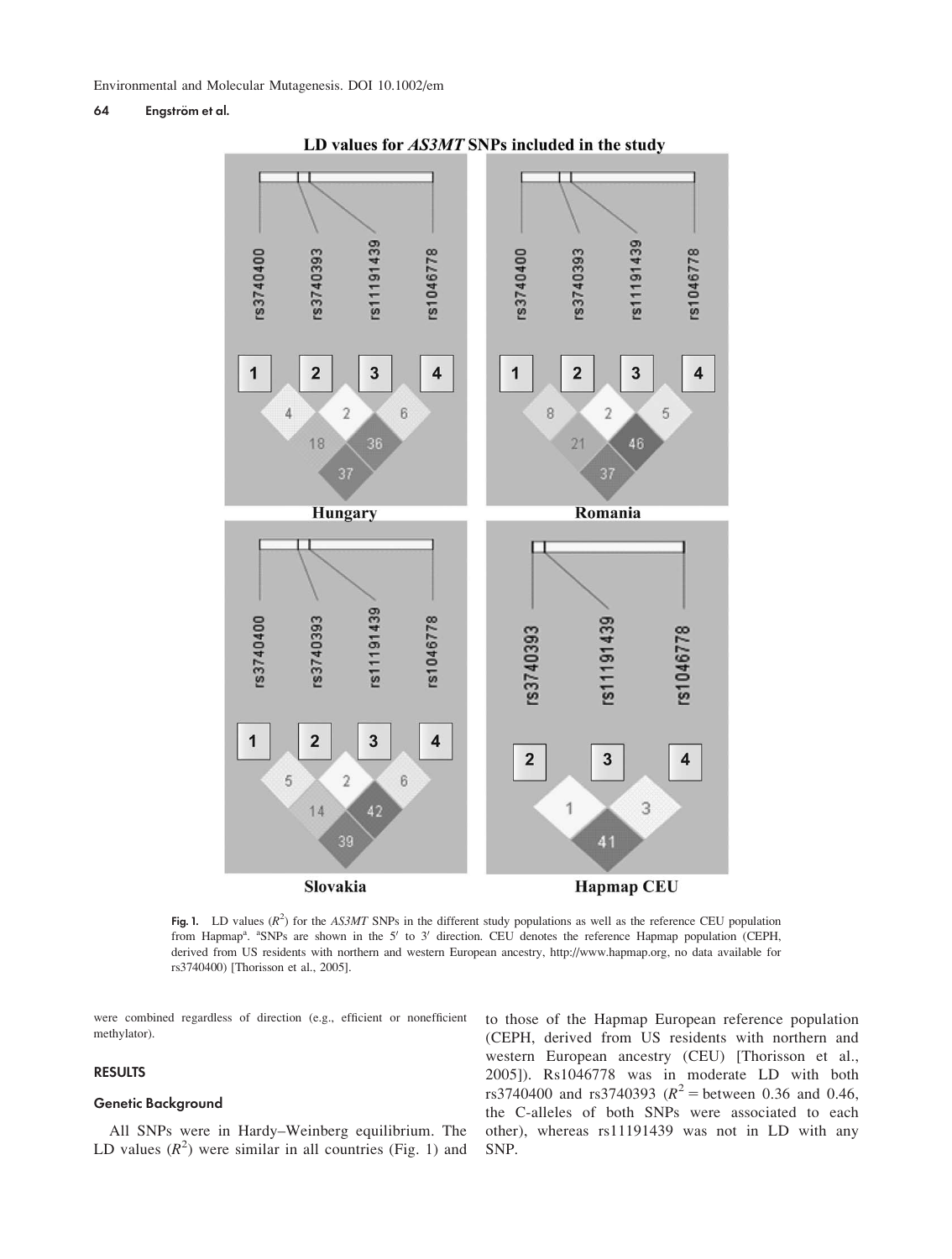Seven haplotypes were found in this population, five of which had frequencies of  $>5\%$  and were included in the subsequent statistical analyses (Table II). The AGTT (denoted haplotype 1) was the most common (SNPs are in  $5'-3'$  order based on their position on the gene: rs3740400, rs3740393, rs11191439, and rs1046778).

# AS3MT Haplotypes and the Metabolism of Arsenic

The control individuals included in the assessment of associations between AS3MT haplotype and arsenic metabolizing phenotype had a geometric mean U-As concentration of 15.0  $\mu$ g/L (N = 277, range 5.0–140  $\mu$ g/L), and geometric mean fraction of iAs of 8.5% ( $N = 269$ , range 1.1–88%), MMA of 15% ( $N = 245$ , range 1.5–63%) and DMA of 72% (arithmetic mean) (range 9.8–100%).

Two haplotypes, 2 and 4, were significantly associated with the arsenic metabolite pattern (Table III). Individuals with one or two copies of haplotype 2 had lower %iAs  $(P = 0.032)$ , lower %MMA  $(P = 0.020)$  and higher %DMA ( $P = 0.033$ ). Individuals with one or two copies of haplotype 4 had particularly high %MMA ( $P < 0.001$ ) and low %DMA  $(<0.001$ ). No statistically significanteffects were seen for the most frequently occurring haplotype 1.

When combining the haplotypes that influenced arsenic metabolite pattern (haplotypes 2 and 4) (Table III) we found that individuals with one or two copies of haplotype 2 and zero copies of haplotype 4 had the lowest %iAs ( $P = 0.032$ ) and %MMA ( $P < 0.001$ ), and the highest %DMA ( $P < 0.001$ ). Conversely, individuals with zero copies of haplotype 2 and one or two copies of haplotype 4 had the highest %iAs and %MMA, and the lowest %DMA. Individuals with zero copies of both haplotypes 2 and 4 had somewhat lower %MMA and higher %DMA than individuals with one or two copies of both haplotypes 2 and 4. However, the group with one or two copies of both haplotypes 2 and 4 comprised only 11 or 12 individuals so the results for this group have low power.

#### AS3MT Haplotypes and Arsenic-Related BCC Risk

Based on cases and controls, the risk of BCC increased with increasing lifetime concentration of arsenic in drinking water (OR 1.2 per 10 mg/L increase, 95% CI 1.1– 1.3), as previously presented [Leonardi et al., 2012]. Results of the logistic regression analysis of haplotypespecific associations between lifetime water arsenic concentrations and BCC are shown in Table IV. All haplotypes showed increased risk of BCC with increasing arsenic exposure. The OR:s were above 1.0 for all analyses, but some analyses were not statistically significant. ORs ranged from 1.1 to 1.4, P values ranged from <0.001 to 0.082, except for among individuals with one

#### AS3MT Polymorphisms, Arsenic Metabolism, BCC Risk 65

or two copies of haplotype 2 (OR 1.0, CI 0.9–1.2, P value 0.85).

Individuals with zero copies of haplotype 1 had a higher BCC risk with increasing lifetime concentration of arsenic, compared to those with those with one or two copies [zero copies: OR 1.4, CI 1.1–1.8, P value 0.001; one copy: OR 1.2, CI 0.9–1.2, P value 0.36 ( $N = 492$ ); and two copies OR 1.2, CI 1.0–1.4 ( $N = 290$ ), P value 0.054]. There was a significant effect modification  $(P = 0.036)$ . Similarly, individuals with zero copies of haplotype 2 had a significantly increased BCC risk (OR 1.2, CI 1.1–1.4, P value  $\leq 0.001$ ; P value for interaction 0.098). Haplotypes 3, 4, and 5 all showed higher risk with one or two copies than with zero copies.

# AS3MT Haplotype Combinations and Arsenic-Related BCC Risk

We found a significant effect modification on BCC risk for the combination of haplotypes 1 and 2 ( $P = 0.010$ ) and haplotypes 1 and 4 ( $P = 0.020$ ; Table IV). The highest risk among all the haplotype combinations was seen for individuals with zero copies of both haplotype 1 and 2, who had 2.7 times higher risk in relation to arsenic exposure (CI 1.5–4.8). Individuals with one or two copies of haplotype 2 did not show any increased risk of BCC with increasing arsenic exposure, irrespective of the number of copies of haplotype 1. Also, for the combination of haplotype 1 and 4, individuals with zero copies of both haplotypes had the highest BCC risk (OR 1.6, CI 1.1– 2.2). Individuals with zero copies of haplotype 1 in combination with one or two copies of haplotype 4, which was associated with very high urinary fraction of MMA (Table III), showed almost as high risk (OR 1.5). Individuals with one or two copies of both haplotypes had a lower risk of BCC (OR of 1.1, CI 0.7–1.6, P value 0.79), mainly due to the protective effects of haplotype 1. When combining haplotypes 2 and 4, the interaction term was not statistically significant and the analysis was hampered by having too few individuals with one or two copies of both haplotypes.

#### **DISCUSSION**

This study, carried out in a European population with low to moderate arsenic exposure, confirms earlier findings of an association between genetic variation in AS3MT and arsenic metabolism in Asian or American populations exposed to high levels of arsenic. The study also showed that this gene, which encodes a key arsenicmetabolizing enzyme, modifies the previously reported association between arsenic exposure and BCC [Leonardi et al., 2012]. Importantly, the observed gene–environment interaction supports the hypothesis that the association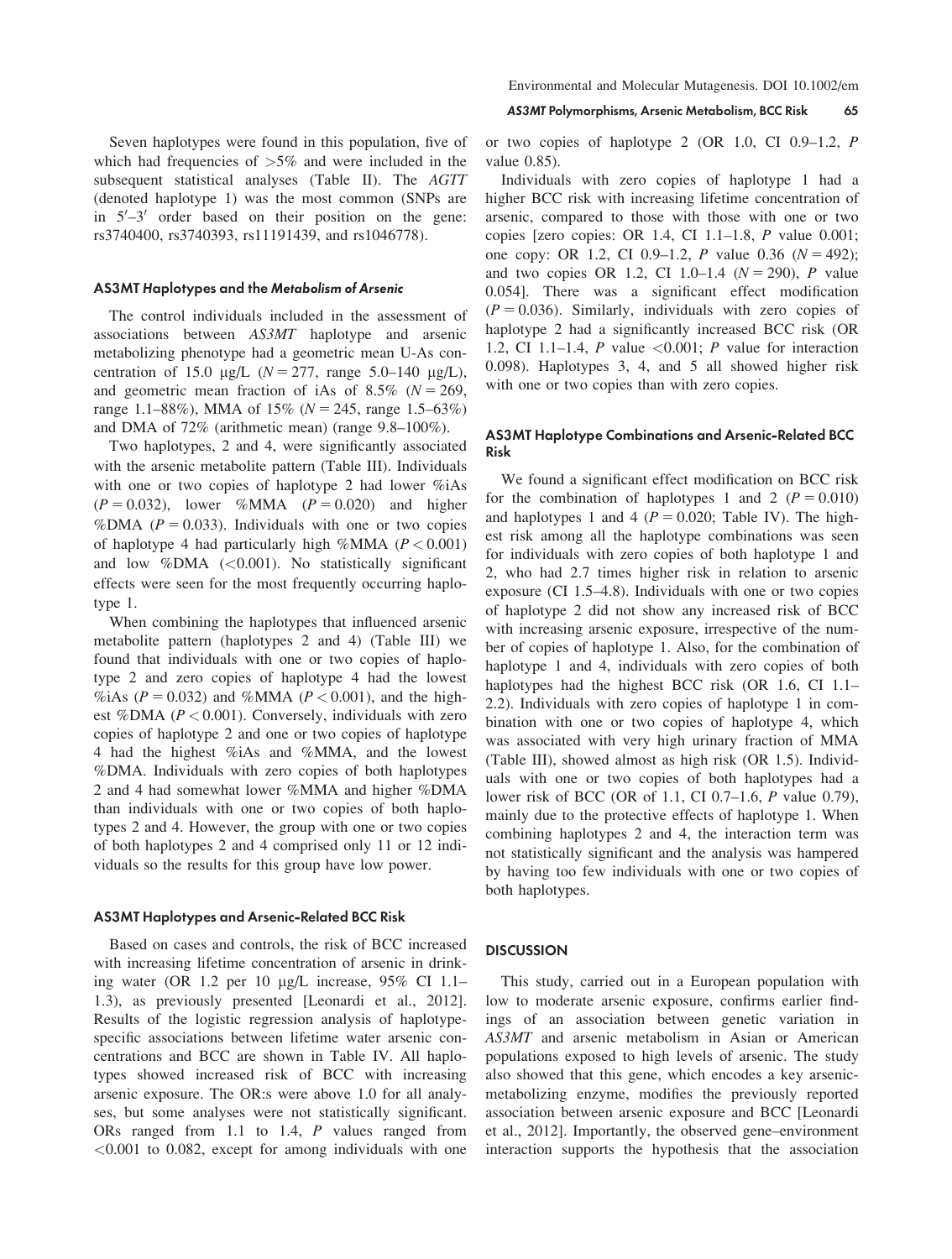# 66 Engström et al.

| Haplotype                           |          |                  | Effect estimates <sup>a</sup> |        |     |                                  |
|-------------------------------------|----------|------------------|-------------------------------|--------|-----|----------------------------------|
|                                     | $\cal N$ | $\boldsymbol{P}$ | <b>OR</b>                     | 95% CI |     | Effect modification <sup>b</sup> |
| Haplotype 1                         |          |                  |                               |        |     | 0.036                            |
| 0 copies                            | 239      | 0.001            | 1.4                           | 1.1    | 1.8 |                                  |
| $1/2$ copies                        | 782      | 0.045            | 1.1                           | 1.0    | 1.2 |                                  |
| Haplotype 2                         |          |                  |                               |        |     | 0.098                            |
| 0 copies                            | 805      | < 0.001          | 1.2                           | 1.1    | 1.4 |                                  |
| $1/2$ copies                        | 216      | 0.85             | 1.0                           | 0.9    | 1.2 |                                  |
| Haplotype 3                         |          |                  |                               |        |     | 0.43                             |
| 0 copies                            | 719      | 0.072            | 1.1                           | 1.0    | 1.2 |                                  |
| $1/2$ copies                        | 302      | < 0.001          | 1.4                           | 1.2    | 1.8 |                                  |
| Haplotype 4                         |          |                  |                               |        |     | 0.58                             |
| 0 copies                            | 809      | 0.004            | 1.2                           | 1.1    | 1.3 |                                  |
| $1/2$ copies                        | 212      | 0.025            | 1.3                           | 1.0    | 1.6 |                                  |
| Haplotype 5                         |          |                  |                               |        |     | 0.054                            |
| 0 copies                            | 894      | 0.006            | 1.1                           | 1.0    | 1.2 |                                  |
| 1/2 copies                          | 127      | 0.082            | 1.3                           | 1.0    | 1.8 |                                  |
| Haplotypes 1 and 2                  |          |                  |                               |        |     | 0.010                            |
| 0 and 0 copies                      | 140      | 0.001            | 2.7                           | 1.5    | 4.8 |                                  |
| 0 and $1/2$ copies                  | 99       | 0.99             | 1.0                           | 0.7    | 1.4 |                                  |
| $1/2$ and 0 copies                  | 665      | 0.040            | 1.1                           | 1.0    | 1.3 |                                  |
| $1/2$ and $1/2$ copies              | 117      | 0.95             | 0.99                          | 0.8    | 1.2 |                                  |
| Haplotypes 1 and 4                  |          |                  |                               |        |     | 0.020                            |
| 0 and 0 copies                      | 139      | 0.012            | 1.6                           | 1.1    | 2.2 |                                  |
| 0 and $1/2$ copies                  | 100      | 0.014            | 1.5                           | 1.1    | 2.0 |                                  |
| $1/2$ and 0 copies                  | 670      | 0.041            | 1.1                           | 1.0    | 1.2 |                                  |
| $1/2$ and $1/2$ copies              | 112      | 0.79             | 1.1                           | 0.7    | 1.6 |                                  |
| Haplotypes 2 and 4                  |          |                  |                               |        |     | 0.26                             |
| 0 and 0 copies                      | 618      | 0.003            | 1.2                           | 1.1    | 1.3 |                                  |
| $0$ and $1/2$ copies                | 187      | 0.006            | 1.5                           | 1.1    | 1.9 |                                  |
| $1/2$ and 0 copies                  | 191      | 0.52             | 1.1                           | 0.9    | 1.3 |                                  |
| $1/2$ and $1/2$ copies <sup>c</sup> | 25       |                  |                               |        |     |                                  |

TABLE IV. Association Between Lifetime Arsenic Concentration and Risk of Basal Cell Carcinoma, Stratified for Haplotype (Logistic Regression)

 $CI =$  confidence interval,  $OR =$  odds ratio,  $N =$  number of individuals.

<sup>a</sup>Model included life time arsenic concentration (per 10 µg/L increase), skin complexion, skin response to 1-hr midday sun, age, gender, education, and county.

 $b_A$  separate model that included all individuals provided the P value for the effect modification (the interaction term haplotype  $\times$  life time arsenic concentration).

<sup>c</sup>Too few individuals to conduct any analyses.

between low-level arsenic exposure and BCC risk reflects a causal relationship.

The directions of the results suggest that polymorphisms in AS3MT that associated with less-efficient arsenic methylation (especially lack of copies of haplotypes 1 and 2, particularly in combination, and one or two copies of haplotype 4) are associated with a higher risk of arsenic-related BCC. However, only haplotype 1 demonstrated a statistically significant effect modification, where individuals with one or two copies of haplotype 1 had lower BCC risk with increasing exposure compared to individuals with no copies of haplotype 1, but this haplotype did not seem to affect arsenic metabolism. Thus, AS3MT may influence the susceptibility to BCC via other mechanisms not related to arsenic metabolism. Other functions of AS3MT in the human body apart from arsenic metabolism have not yet been elucidated. An

interesting finding was that individuals lacking both haplotype 1 and 2 had an almost three times increase in BCC risk per 10 mg/L increase in lifetime drinking water arsenic. Similarly, those lacking both haplotypes 1 and 4 had a 60% increase in BCC risk for the same degree of arsenic exposure. It should be noted that the speciation of arsenic metabolites in urine was only performed in the controls and we cannot be sure if the effects found are the same in the individuals that developed cancer. This fact stresses that prospective studies are needed to follow individual arsenic metabolism and relate that to the development of cancer.

The AS3MT haplotypes found in this population were the same as those previously found in Argentina and Bangladesh [Engstrom et al., 2011]. We also found three haplotypes that were not found in the studies in Argentina or Bangladesh: one haplotype with a frequency above 5%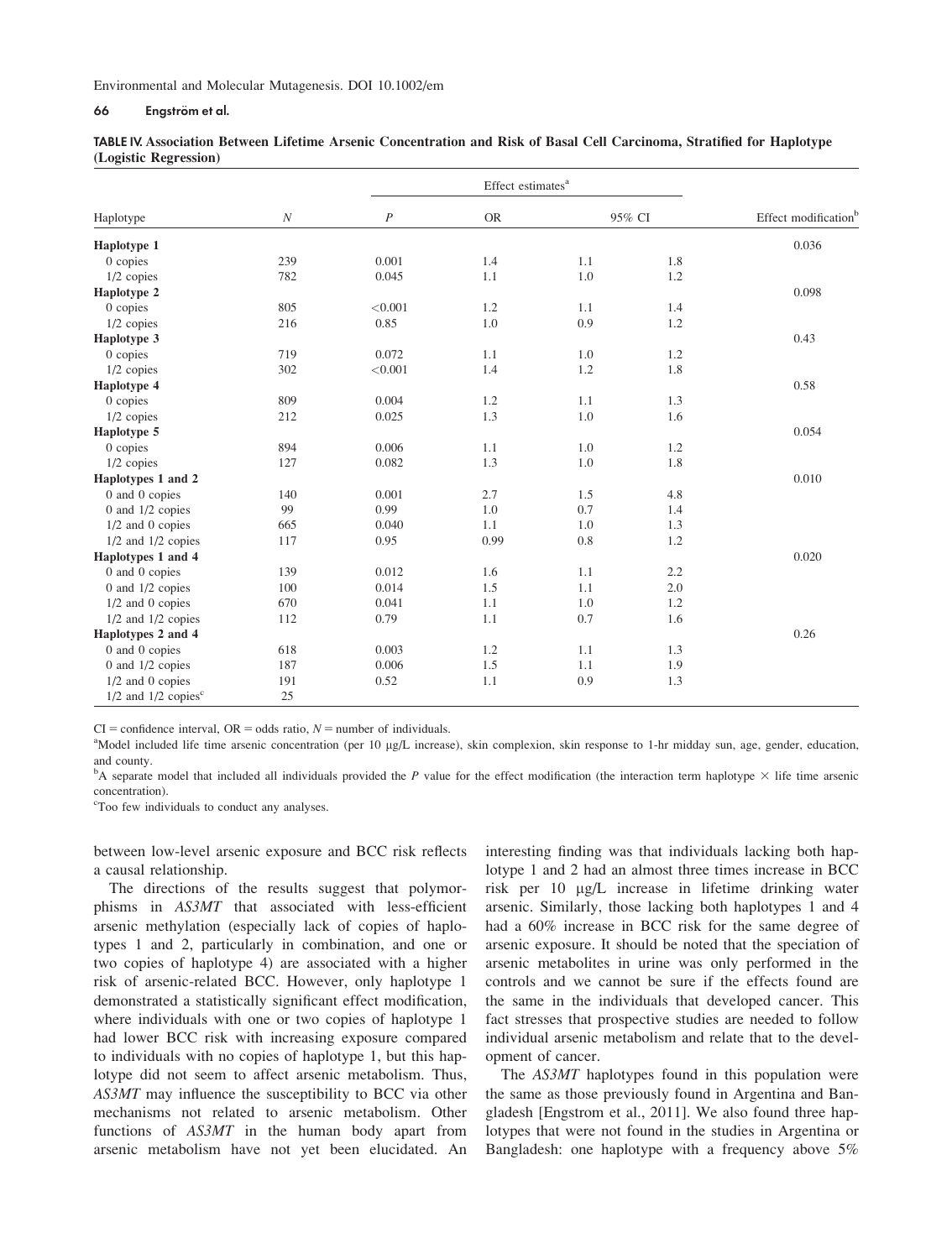(haplotype 5), and two minor haplotypes. The haplotype frequencies were similar in all European countries studied here and included all four major haplotypes that have been shown to affect arsenic metabolism [Engstrom et al., 2011]. However, in the current study, the associations between AS3MT haplotypes and metabolism differed somewhat from the studied Asian and South American populations in that haplotypes 1 and 3 did not modify arsenic metabolism. This suggests that the SNPs analyzed are not functional themselves, but are in LD with functional variants that have a different LD pattern in these European populations compared with the Argentinean and Bangladeshi populations.

This study has several strengths. The study population is fairly large and several of the variant alleles had relatively high frequency. The LD analysis indicated a similar genetic structure for the AS3MT gene in the three different subpopulations and those could thus be pooled to increase the power of the analyses. Differences in unmeasured confounders between countries were partly addressed by including county, accounting for regional differences in arsenic exposure and BCC risk, as a variable in the models. All arsenic measurements and genotyping analyses were made by the same method and in the same laboratory, using adequate quality control. However, the low levels of arsenic exposure and the uncertainties in lifetime arsenic exposure assessments have likely hampered the evaluation of associations between AS3MT haplotypes and arsenic metabolism. The urinary arsenic concentrations were substantially lower in this study (median  $6 \mu g/L$  for all individuals) compared with previous studies in Argentina and Bangladesh (medians 200 and 100 mg/L, respectively [Engstrom et al., 2011]. At such low levels of exposure, food may also be an important source of arsenic exposure, and food may contain both iAs, DMA, and arsenosugars, which are metabolized to DMA in the body [Lindberg et al., 2006]. Also, other urinary metabolites than DMA were often below the limit of detection, distorting the true metabolite distribution. Although we excluded individuals with arsenic in urine below  $5 \mu g/L$  in these analyses, the arsenic metabolites in urine may, for some individuals, not represent exposure to exclusively inorganic arsenic. However, a limitation of this study is that for some of the analyses (e.g., the combination of haplotypes 2 and 4) there are a small number of individuals with certain haplotype/haplotype combinations. We attempted to find out if gender-specific effects of AS3MT could explain gender differences in arsenic metabolism [Lindberg et al., 2008a]. However, this appears not to be the case, as we observed similar directions of the associations for both men and women, and there were in general no big differences in genetic effect modification between the sexes (data not shown).

#### AS3MT Polymorphisms, Arsenic Metabolism, BCC Risk 67

The association between genetic variation in AS3MT and cancer is less studied than the association between genetic variation in AS3MT and arsenic metabolism. A recent genome-wide association study [Pierce et al., 2012] confirmed our previous results of strong associations between AS3MT genotype and arsenic metabolism [Schlawicke Engstrom et al., 2007; Engstrom et al., 2011] and two SNPs in the chromosome 10 region near AS3MT (rs9527 and rs11191659) were also associated with increased risk for arsenic-related skin lesions [Pierce et al., 2012]. We have previously found that AS3MT haplotypes associated with levels of premalignant DNA damage in women exposed to arsenic [Hossain et al., 2012, Li et al., 2012]. To our knowledge, no studies have evaluated rs3740400 and arsenic-related cancer risk. Rs11191439, rs1046778 and rs3740393 have recently been evaluated in relation to arsenic-related bladder cancer. Individuals with one or more copies of the C allele (coding for Thr) in rs11191439 (here in haplotype 4) had an elevated risk of bladder cancer [Beebe-Dimmer et al., 2012]. No significant effects were found for rs1046778 and rs3740393 [Lesseur et al., 2012], but many of the analyses lacked statistical power. One study found that the Thr-allele of the rs11191439 polymorphism associated with a marginally increased risk of arsenic-related skin lesions [Valenzuela et al., 2009], whereas no effect was found in another study [De Chaudhuri et al., 2008] or in the present study. There was no association between rs3740393 and cancer risk (all types of cancer combined) in a population from Taiwan [Chung et al., 2009]. Also, two polymorphisms not evaluated in this study, rs11191453 and rs7085104, did not affect the risk of skin lesions in a Mexican population [Valenzuela et al., 2009]. Polymorphisms in genes other than AS3MT may also influence BCC risk, such as SNPs in DNA repair genes NBS1 and XRCC3, which showed effect modulation for BCC [Thirumaran et al., 2006]. Other candidates include SNPs in fibrous sheath interacting protein 1 (FSIP1) and solute carrier family 39, member 2 (SLC39A2) that influence the risk of arsenic-related bladder cancer, as shown in a study scanning 10,000 SNPs [Karagas et al., 2012] or SNPs in p21 or glutathione S-transferase omega 1 (GSTO1) and GSTO2 that influence the risk of arsenicrelated urothelial carcinoma [Chung et al., 2008, 2011].

In conclusion, AS3MT haplotypes associated with the arsenic metabolite profile, and possibly also other AS3MT haplotypes, modified the risk of BCC among individuals with low exposure to arsenic. These results may explain part of the observed variation in susceptibility to arsenicrelated cancer.

### ACKNOWLEDGEMENTS

We thank Karin Paulsson for help with the genetic analyses. The study was supported by the Swedish Council for the Working Life and Social Research, Medical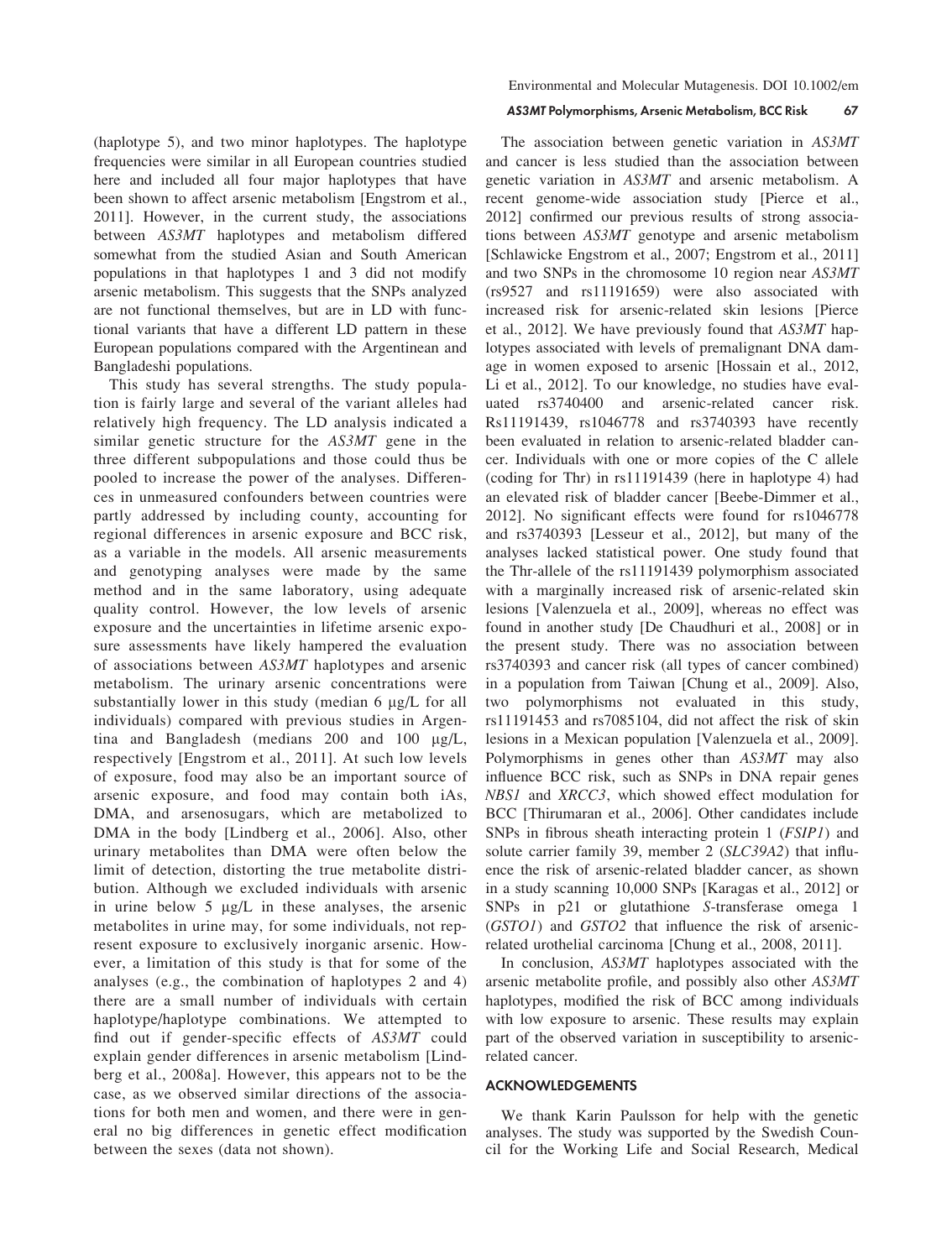Environmental and Molecular Mutagenesis. DOI 10.1002/em

#### 68 Engström et al.

faculty of Lund University, the Karolinska Institutet, European Commission project No. QLK4-CT-2001-00264 (ASHRAM) and Erik Philip-Sörensens stiftelse. The authors have no competing financial interests.

# AUTHOR CONTRIBUTIONS

Dr. Broberg and Prof. Vahter designed the study. Dr. Engström analyzed the data and drafted the manuscript. Drs Fletcher, Leonardi, Goessler, Gurzau, Koppova, Rudnai, and Kumar have been involved in sample collection, clinical data acquisition and exposure assessment. All authors have revised the manuscript and approved the final manuscript.

# **REFERENCES**

- Agusa T, Iwata H, Fujihara J, Kunito T, Takeshita H, Minh TB, Trang PT, Viet PH, Tanabe S. 2009. Genetic polymorphisms in AS3MT and arsenic metabolism in residents of the Red River Delta, Vietnam. Toxicol Appl Pharmacol 236:131–141.
- Barrett JC, Fry B, Maller J, Daly MJ. 2005. Haploview: Analysis and visualization of LD and haplotype maps. Bioinformatics 21:263– 265.
- Beebe-Dimmer JL, Iyer PT, Nriagu JO, Keele GR, Mehta S, Meliker JR, Lange EM, Schwartz AG, Zuhlke KA, Schottenfeld D, Cooney KA. 2012. Genetic variation in glutathione S-transferase omega-1, arsenic methyltransferase and methylene-tetrahydrofolate reductase, arsenic exposure and bladder cancer: A case–control study. Environ Health 11:43.
- Chung CJ, Hsueh YM, Bai CH, Huang YK, Huang YL, Yang MH, Chen CJ. 2009. Polymorphisms in arsenic metabolism genes, urinary arsenic methylation profile and cancer. Cancer Causes Control 20:1653–1661.
- Chung CJ, Huang CJ, Pu YS, Su CT, Huang YK, Chen YT, Hsueh YM. 2008. Polymorphisms in cell cycle regulatory genes, urinary arsenic profile and urothelial carcinoma. Toxicol Appl Pharmacol 232:203–209.
- Chung CJ, Pu YS, Su CT, Huang CY, Hsueh YM. 2011. Gene polymorphisms of glutathione S-transferase omega 1 and 2, urinary arsenic methylation profile and urothelial carcinoma. Sci Total Environ 409:465–470.
- De Chaudhuri S, Ghosh P, Sarma N, Majumdar P, Sau TJ, Basu S, Roychoudhury S, Ray K, Giri AK. 2008. Genetic variants associated with arsenic susceptibility: Study of purine nucleoside phosphorylase, arsenic  $(+3)$  methyltransferase, and glutathione S-transferase omega genes. Environ Health Perspect 116:501–505.
- Drobna Z, Waters SB, Walton FS, LeCluyse EL, Thomas DJ, Styblo M. 2004. Interindividual variation in the metabolism of arsenic in cultured primary human hepatocytes. Toxicol Appl Pharmacol 201:166–177.
- Engstrom K, Vahter M, Mlakar SJ, Concha G, Nermell B, Raqib R, Cardozo A, Broberg K. 2011. Polymorphisms in arsenic  $(+III)$ oxidation state) methyltransferase (AS3MT) predict gene expression of AS3MT as well as arsenic metabolism. Environ Health Perspect 119:182–188.
- Engstrom KS, Hossain MB, Lauss M, Ahmed S, Raqib R, Vahter M, Broberg K. 2013. Efficient arsenic metabolism—The AS3MT haplotype is associated with DNA methylation and expression of multiple genes around AS3MT. PLoS One 8:e53732.
- Gardner RM, Nermell B, Kippler M, Grander M, Li L, Ekstrom EC, Rahman A, Lonnerdal B, Hoque AM, Vahter M. 2011. Arsenic methylation efficiency increases during the first trimester of

pregnancy independent of folate status. Reprod Toxicol 31:210– 218.

- Hernandez A, Xamena N, Surralles J, Sekaran C, Tokunaga H, Quinteros D, Creus A, Marcos R. 2008. Role of the Met(287)Thr polymorphism in the AS3MT gene on the metabolic arsenic profile. Mutat Res 637:80–92.
- Hossain MB, Vahter M, Concha G, Broberg K. 2012. Environmental arsenic exposure and DNA methylation of the tumor suppressor gene p16 and the DNA repair gene MLH1: Effect of arsenic metabolism and genotype. Metallomics 4:1167–1175.
- Hough RL, Fletcher T, Leonardi GS, Goessler W, Gnagnarella P, Clemens F, Gurzau E, Koppova K, Rudnai P, Kumar R, et al. 2010. Lifetime exposure to arsenic in residential drinking water in Central Europe. Int Arch Occup Environ Health 83:471–481.
- Hughes MF, Beck BD, Chen Y, Lewis AS, Thomas DJ. 2011. Arsenic exposure and toxicology: A historical perspective. Toxicol Sci 123:305–332.
- IARC. 2012. A review of human carcinogens: Arsenic, metals, fibres, and dusts. Lyon, France: IARC Monographs on the Evaluation of Carcinogenic Risks to Humans, International Agency for Research on Cancer, World Health Organization.
- Karagas MR, Stukel TA, Morris JS, Tosteson TD, Weiss JE, Spencer SK, Greenberg ER. 2001. Skin cancer risk in relation to toenail arsenic concentrations in a US population-based case–control study. Am J Epidemiol 153:559–565.
- Karagas MR, Andrew AS, Nelson HH, Li Z, Punshon T, Schned A, Marsit CJ, Morris JS, Moore JH, Tyler AL, et al. 2012. SLC39A2 and FSIP1 polymorphisms as potential modifiers of arsenic-related bladder cancer. Hum Genet 131:453–461.
- Leonardi G, Vahter M, Clemens F, Goessler W, Gurzau E, Hemminki K, Hough R, Koppova K, Kumar R, Rudnai P, Surdu S, Fletcher T. 2012. Inorganic arsenic and basal cell carcinoma in areas of Hungary, Romania, and Slovakia: a case–control study. Environ Health Perspect 120:721–726.
- Lesseur C, Gilbert-Diamond D, Andrew AS, R ME, Li Z, Kelsey KT, Marsit CJ, Karagas MR. 2012. A case–control study of polymorphisms in xenobiotic and arsenic metabolism genes and arsenic-related bladder cancer in New Hampshire. Toxicol Lett 210:100–106.
- Li H, Engström K, Vahter M, Broberg K. 2012. Arsenic exposure through drinking water is associated with longer telomeres in peripheral blood. Chem Res Toxicol. 25:2333–2339.
- Lindberg AL, Goessler W, Gurzau E, Koppova K, Rudnai P, Kumar R, Fletcher T, Leonardi G, Slotova K, Gheorghiu E, Vahter M. 2006. Arsenic exposure in Hungary, Romania and Slovakia. J Environ Monit 8:203–208.
- Lindberg AL, Kumar R, Goessler W, Thirumaran R, Gurzau E, Koppova K, Rudnai P, Leonardi G, Fletcher T, Vahter M. 2007. Metabolism of low-dose inorganic arsenic in a central European population: influence of sex and genetic polymorphisms. Environ Health Perspect 115:1081–1086.
- Lindberg AL, Rahman M, Persson LA, Vahter M. 2008a. The risk of arsenic induced skin lesions in Bangladeshi men and women is affected by arsenic metabolism and the age at first exposure. Toxicol Appl Pharmacol 230:9–16.
- Lindberg AL, Rahman M, Persson LA, Vahter M. 2008b. The risk of arsenic induced skin lesions in Bangladeshi men and women is affected by arsenic metabolism and the age at first exposure. Toxicol Appl Pharmacol 230:9–16.
- Meza MM, Yu L, Rodriguez YY, Guild M, Thompson D, Gandolfi AJ, Klimecki WT. 2005. Developmentally restricted genetic determinants of human arsenic metabolism: Association between urinary methylated arsenic and CYT19 polymorphisms in children. Environ Health Perspect 113:775–781.
- Pierce BL, Kibriya MG, Tong L, Jasmine F, Argos M, Roy S, Paul-Brutus R, Rahaman R, Rakibuz-Zaman M, Parvez F, Ahmed A,